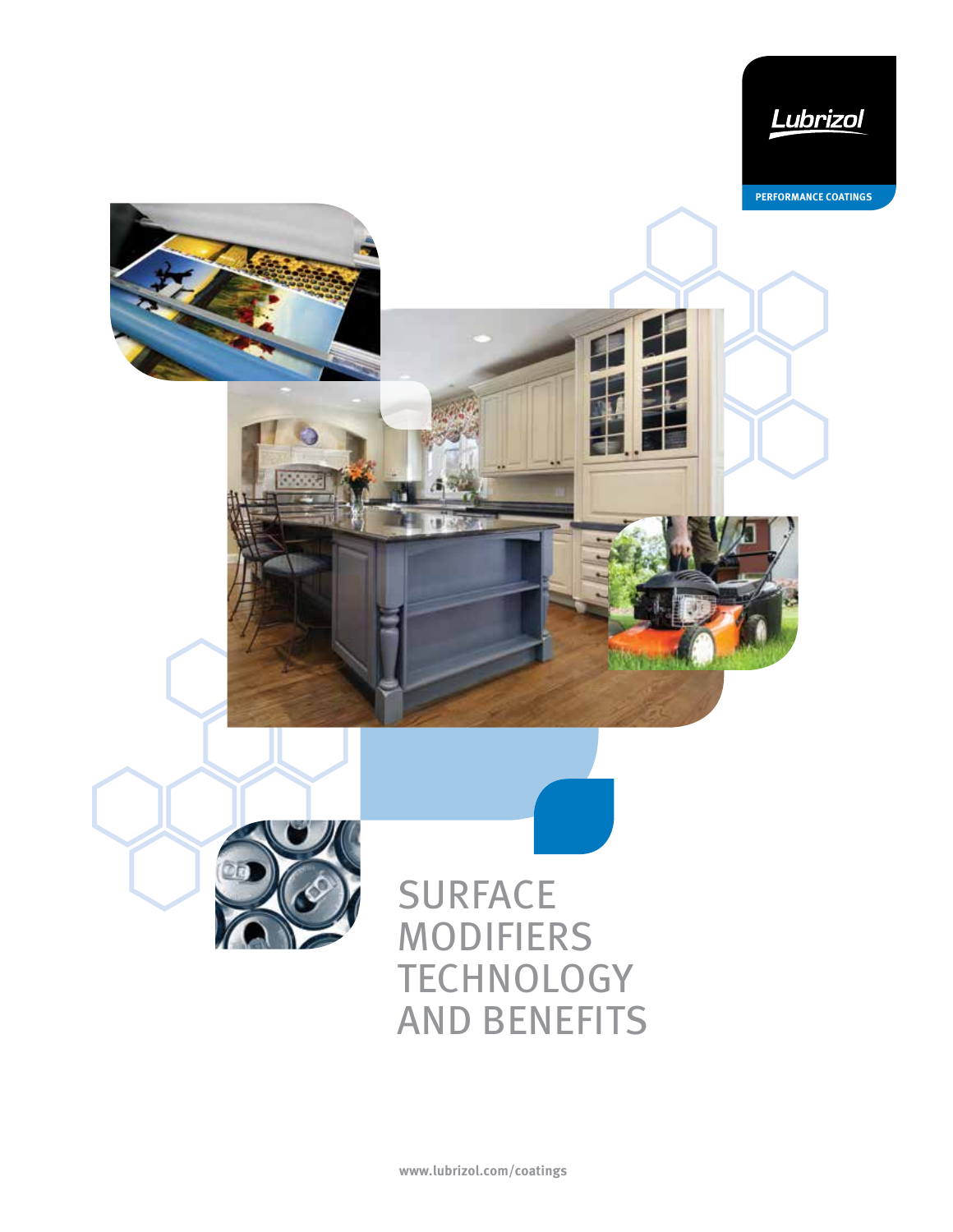#### **Lubrizol Surface Modifiers**



Lubrizol surface modifiers are additives used to achieve specific surface effects in paints, coatings and inks. The technology enables formulators to enhance and protect appearance, feel, slip, abrasion resistance and overall durability of paints, coatings and inks. Products are available in powder and liquid form including micronized powder, aqueous and solventbased dispersions and emulsified forms. In addition to wax based surface modifiers, Lubrizol also offers wax treated silica, along with other specialty products. A broad range of polymer chemistries and particle sizes are available to control performance properties. Lubrizol's world class manufacturing and quality control procedures ensure consistent batch-to-batch performance.

- A wax is a low melting organic material or compound which is solid at  $40^{\circ}$ C.
- Chemically, waxes may be hydrocarbons, alcohols, amides or esters of fatty acids.
- Waxy polymers are insoluble in water.
- Waxy polymers may be soluble in organic solvents. Solubility is dependent on polymer chemistry, solvent choice and may require elevated temperatures (~50-100°C).
- Waxy polymers have a sharp melting point and reach the minimum melt viscosity a few degrees above the melt temperature.

### **TECHNOLOGY INTRODUCTION**

#### **Definition of a Surface Modifier**

Many surface modifiers are formulated using combinations of waxy polymers. The main properties of wax are described below:

### **SURFACE MODIFIER CHARACTERISTICS**

Choosing the right surface modifier for a formulation is dependent on the performance requirements of the coating or ink application. Typical applications and the properties surface modifiers can impact are outlined below.



### **APPLICATIONS**

#### **Wood Coatings**

Surface modifiers provide improvements in scratch and abrasion resistance, anti-blocking properties, matting and soft feel. Additionally, they can reduce the sedimentation of silica matting agents and improve sandability.

# **Coil Coatings**

Properties achieved with surface modifiers include slip, anti-blocking, scratch and abrasion resistance. Addition of surface modifiers influences durability and matte appearance. During the metal forming process, surface modifiers aid in preventing damage to the coating surface.



#### **Powder Coatings**

Surface modifiers improve the fluidization, antistatic properties, and degassing during powder coating application and cure. They can also affect mechanical properties such as slip and impact resistance and aesthetic effects including matting and texturing.



### **Can Coatings**

Surface modifiers aid in protecting metal containers from abrasion damage in conditions such as high-speed production or during transportation. They can improve overprintability, promote heat-sealing stability and provide release properties without influencing porosity.



#### **Industrial Coatings**

There are many types of industrial applications such as plastics, metal, film and foil with various performance requirements. The choice of surface modifier will depend on the properties desired during processing and use.



#### **Architectural Coatings**

The main properties needed in architectural coatings are metal marking resistance and anti-blocking, especially for doors and windows. Surface modifiers can also provide smooth surface feel and matting.

## **Inks and Overprint Varnishes**

Surface modifiers are used to improve rub resistance and anti-blocking properties with minimal influence on gloss at low film weights. They are also used to control slip and mobility during production and handling.

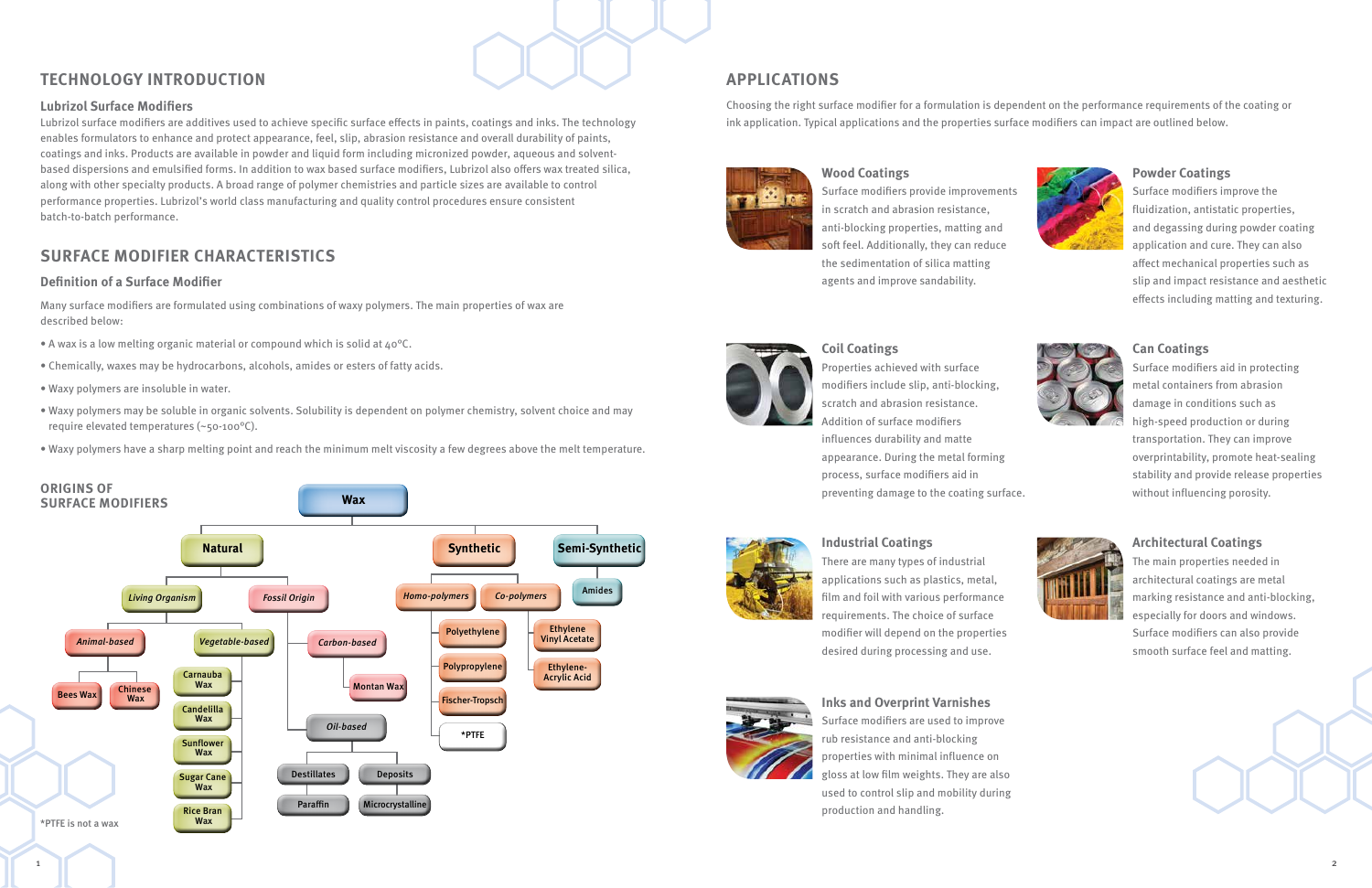

#### **Functions of a Surface Modifier**

Many factors must be considered when selecting the best surface modifier:

- 1. Surface modifier chemistry and particle size
- 2. Coating properties such as film thickness and resin chemistry 3. Application and cure methods

Additive performance is evaluated using a variety of quantitative and qualitative test methods.

| <b>SURFACE PROPERTY</b>         | <b>IS DEFINED AS</b>                                                                    | <b>DEPENDS ON</b>                                                                                       | <b>TEST METHOD</b>                                                                                                                                                   |
|---------------------------------|-----------------------------------------------------------------------------------------|---------------------------------------------------------------------------------------------------------|----------------------------------------------------------------------------------------------------------------------------------------------------------------------|
| <b>Slip/COF Reduction</b>       | Low friction resistance on<br>a surface                                                 | The surface energy and surface<br>topography of the coating                                             | Slip can be expressed as the static or<br>dynamic coefficient of friction (COF) and<br>measured using instruments such as the<br>Altek Mobility Tester.              |
| <b>Abrasion/Rub Resistance</b>  | Resistance to damage by<br>hard or rough objects                                        | The hardness and elasticity of<br>the coating                                                           | Abrasion can be evaluated by weight loss<br>using the Taber Abraser or visually with the<br>Sutherland Rub Tester.                                                   |
| <b>Scratch/Mar Resistance</b>   | Resistance to damage by<br>sharp or hard objects                                        | The hardness, COF and film<br>thickness of the coating                                                  | There are qualitative methods available<br>such as coins, fingernails and rings and<br>quantitative mechanical methods such as<br>the multi-finger scratch tester.   |
| <b>Metal Marking Resistance</b> | Resistance to marking<br>by metal, especially<br>on light-colored<br>pigmented coatings | The hardness, the pigmentation<br>and the COF of the coating<br>together with its<br>surface topography | Coins, rings and similar metal objects are<br>used for testing.                                                                                                      |
| <b>Anti-Blocking</b>            | The property which<br>prevents coated surfaces<br>from adhering together                | The surface energy, hardness,<br>topography and the Tg of the<br>resin/binder                           | Two surfaces are pressed together at a<br>specified pressure and temperature. After a<br>specified time, the two surfaces are<br>separated and inspected for damage. |
| <b>Soft Surface Feel</b>        | The haptic effect or silky<br>feel of a surface                                         | The COF, the topography and the<br>chemistry of the surface                                             | Subjective evaluation vs control coating.                                                                                                                            |
| Sandability                     | The ease with which a coat-<br>ing can be sanded                                        | The Tg, lubricity and brittleness<br>of the coating and additive                                        | Subjective evaluation on test coating<br>includes ease of sanding and resistance to<br>gumming or binding of sanding media.                                          |
| <b>Matting</b>                  | The gloss reduction of a<br>coating surface                                             | The additive particle size, curing<br>conditions and the pigmentation<br>of the coating                 | The ratio of reflected light to incident light<br>is measured with a gloss meter.                                                                                    |



#### **SURFACE MODIFIER BUILDING BLOCKS**

#### **Carnauba**

(Melt Point: 82-86°C)

Carnauba wax is extracted from the leaves of the carnauba palm tree and is available in refined and virgin grades. Carnauba wax is a hard, brittle wax with the color ranging from light to straw yellow.

#### **Fischer-Tropsch (F-T)**

#### (Melt Point: 93-110°C)

The reaction of carbon monoxide and hydrogen produces Fischer-Tropsch wax, also known as hard paraffin. FT is chemically similar to polyethylene and is typically less branched and more crystalline than PE. The types used in coatings melt around 100°C.

### **Microcrystalline (MC)**

(Melt Point: 60-90°C) Microcrystalline is refined from petroleum. Microcrystalline wax is high molecular weight, highly branched hydrocarbon with low crystallinity. The melting point varies based on the structure.



**Polyethylene (PE)** (Melt Point: 100-130 °C)

Polymerization of ethylene produces polyethylene wax. The reaction conditions determine the crystallinity and molecular weight. PE wax is hard, brittle and the most commonly used polymer type for surface modification.

**Silica**

Silica is available from several different manufacturing grades including precipitated silica, fumed silica and silica gel. Unlike all other surface modifiers discussed in this document, silica is a crystalline material and

does not melt.

#### **Amide waxes**

#### (Melt Point: 73-140°C)

Mono- and bis-amides are semi-synthetic waxes. The reaction of fatty acids with amines and diamines produce mono- and bis-amides respectively. Mono-amides have a lower melt point and bis-amides have a higher melting range. Both types have low penetration and are brittle.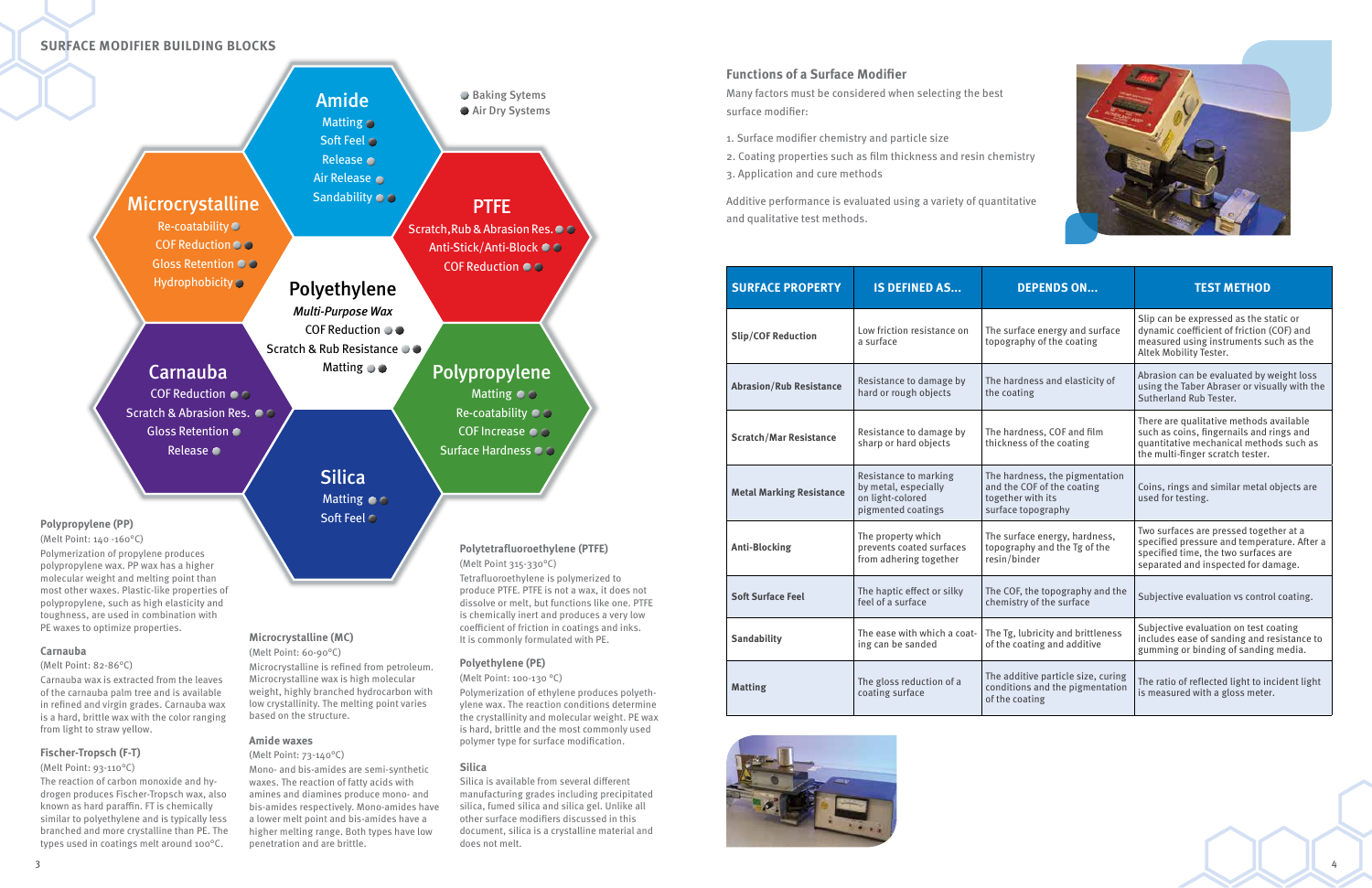**Air jet micronized wax** 150x magnified



**Spray micronized wax** 150x magnified

**Micronization**

Fluidized bed jet mills and melt spraying are the two most commonly used methods to produce micronized powder. Particle-to-particle collisions occur when polymers pass through opposing jets of high pressure air in fluidized bed jet mills producing fine powdered wax polymers. Controlling the flow rate through the milling chamber and the pressure of the opposing jets enables micronization of a wide range of waxy polymers. In-line classifiers are used to adjust and control the resultant particle size distribution into the targeted range. Melt spraying techniques generate fine, spherical wax particles when molten waxy polymers are sprayed into a cooling chamber. Particles are separated from the gas stream in a cyclone chamber or filter bag house. Polymers and polymer blends with broad melting range typically process more efficiently, yielding a narrower particle size distribution when micronized with a fluidized bed jet mill compared to melt spray methods.

The graphs below demonstrate performance trends based on a surface modifier at varying particle sizes. The performance trends below are based on an industrial coating containing an equivalent amount of a specific surface modifier applied to a common substrate at the same dry film thickness (dft).

#### **PARTICLE SIZE EFFECTS**

### **Small Particle Surface Modifier Production** Why is particle size distribution so important?

Choosing the right particle size surface modifier is essential to develop the targeted performance in the coating or ink. Particle size distribution is typically reported at the Dv50, Dv90 and Dv98 levels. The Dv {value} is defined as the percentage by volume or population of particles less than the reported value. For example, Dv50  $\leq$  6.0 µm means that 50% of the particles in the sample are less than or equal to 6.0 µm. Various instruments are available to measure the particle size using volume of particles or population of particle algorithms to calculate particle size.





Typically, surface modifiers with a Dv50 particle size less than 6 microns are required to protect thin film applications such as rigid metal can coatings, coil coatings, inks and other thin films used in printing and packaging without impacting appearance properties. Selection of products with Dv50 > 6 microns for these same applications can negatively impact aesthetics. Conversely, larger particle size surface modifiers are required for thicker film applications such as industrial clear wood coatings or powder coatings so that the polymer particles are at the air-coating interface to affect target properties, e.g. abrasion resistance or gloss reduction.

Waxy polymers used for surface modification are typically supplied in prilled or flaked forms. The particle size for surface modification is optimized to balance ease of incorporation, compatibility and performance without compromising secondary properties. The particle size can be controlled using micronization, dispersion and emulsification techniques. The chart below illustrates the average particle size range using these techniques.



#### **PARTICLE SIZE DISTRIBUTION Typical particle size distributions of different preparations**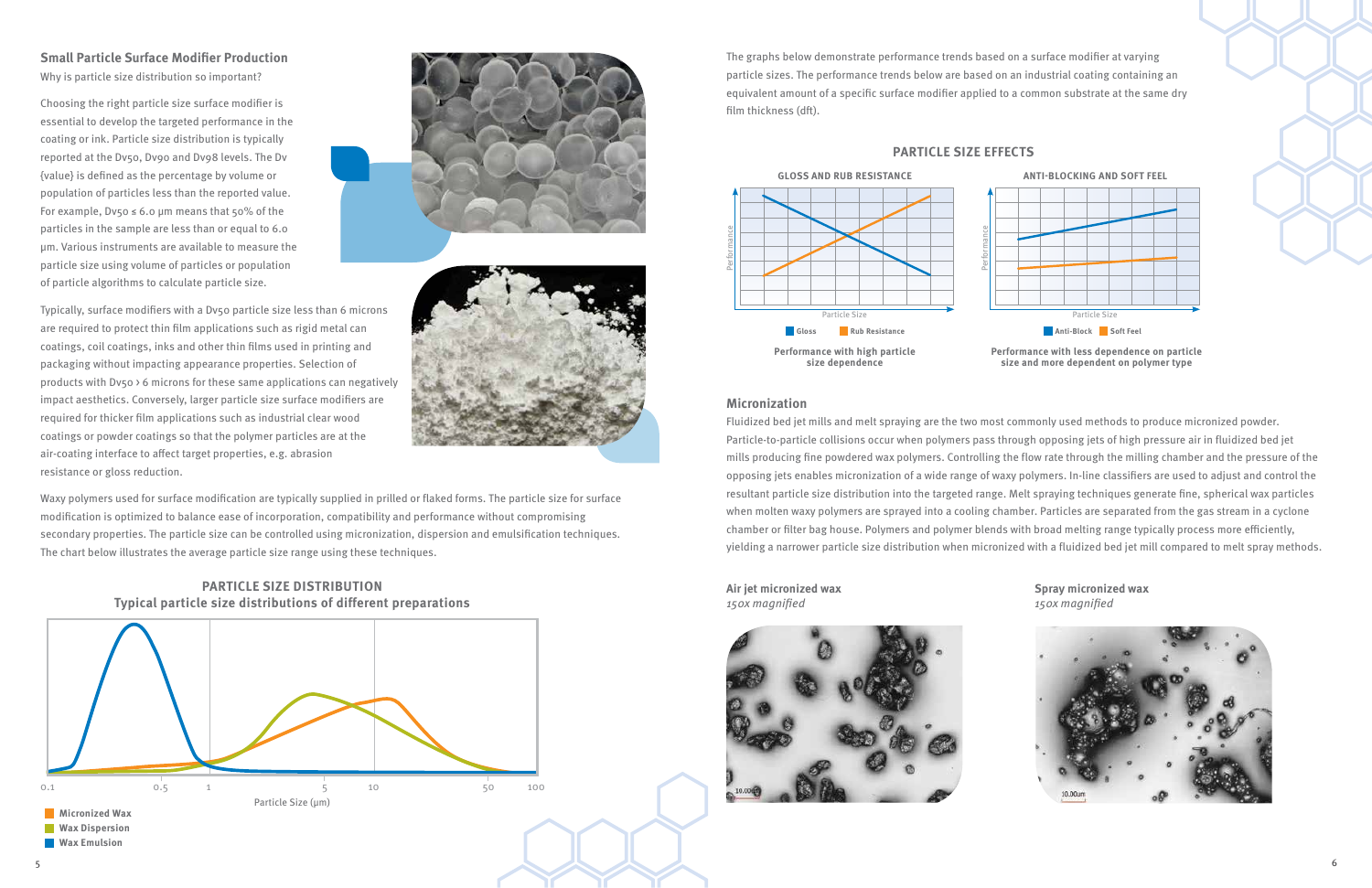#### **Dispersions and Emulsions**

Wax dispersions are a combination of natural and/or synthetic polymers that are mechanically dispersed in organic solvents, water or other liquid carriers using a variety of media mills or high-speed Cowles dispersion techniques. Dispersion of polymers into water typically requires the use of wetting agents to stabilize the organic polymers into water.

Wax emulsions are a stable mixture of one or more natural or synthetic waxes in water. Emulsions always contain a wetting agent package adjusted to the appropriate HLB value depending on the wax being emulsified. Processing is performed at temperatures above the melt point of the wax. If the wax melt point is above the boiling point of water, the emulsion must be processed under pressure to prevent the water from boiling.

Ease of incorporation, efficiency, cost, stability, bulk coating chemistry and compatibility must all be considered when selecting the surface modifier form.



#### **Surface Modifier Curing Mechanisms**

The performance of a surface modifier is dependent on the ability of the particle to be present at the coating-to-air interface. The two mechanisms to accomplish this are described below:

1. Surface modifiers float to the surface due to density differences or incompatibility between the additive and the bulk

- coating. This is referred to as the **floatation effect**.
- **or overlay effect** respectively.

 2. The average particle size of the additive is larger than the dry film thickness of the coating/ink or the concentration of particles is high enough to facilitate stacking near the coating-to-air interface. This is referred to as the **ball bearing** 





The curing mechanism affects the migration of the additive to the surface of the film and can also influence the performance of the finish itself.

- Small particle size Dv50 ranges from 2-6 microns
- Wide range of liquid carriers
- 
- Limited effect on gloss
- Good in-can/formulated



• Generally particle size  $Dv50 \leq 1$  micron

Density differences between the wax and liquid enable the wax to migrate to the surface of air dried, solvent based or water based coatings or inks. Convection currents are generated during solvent evaporation, causing the additive to float to the coating-to-air interface. As solvent evaporates, the volume of coating or film decreases, causing film shrinkage which allows the formulator to take advantage of the ball bearing or the overlay effect.

In UV cured, high-solids or solvent-free systems, viscosity and degree of film shrinkage impact surface modifier performance. As a result, the mobility of the surface modifier and the ability to float to the coating-to-air interface is limited. Rapid cure cycles constrain the mobility of a surface modifier to migrate to the surface in UV cured systems. Due to these constraints, the floatation effect is limited in these systems, and the overlay/ball bearing effect has a greater influence on performance. Therefore, selecting the correct particle size surface modifier is critical to achieving the targeted performance characteristics.

The curing temperature is important because it influences the viscosity and the mobility of the additive particles. If it is above the melting point of the additive, it can lead to significantly different performance because a microscopic wax layer can be formed at the coating-to-air interface. This is known as the **layering effect**.

#### **Micronized**

- Typically Dv50 ranges from 5-9 microns
- High efficiency (100% active)
- Most effective matting option
- 
- Most cost effective solution





**Emulsion**

• Water-based applications only

• Ease of incorporation

and handling

• Great gloss retention/

highest clarity

• Good in-can/formlated stability



**"Layering" Effect**

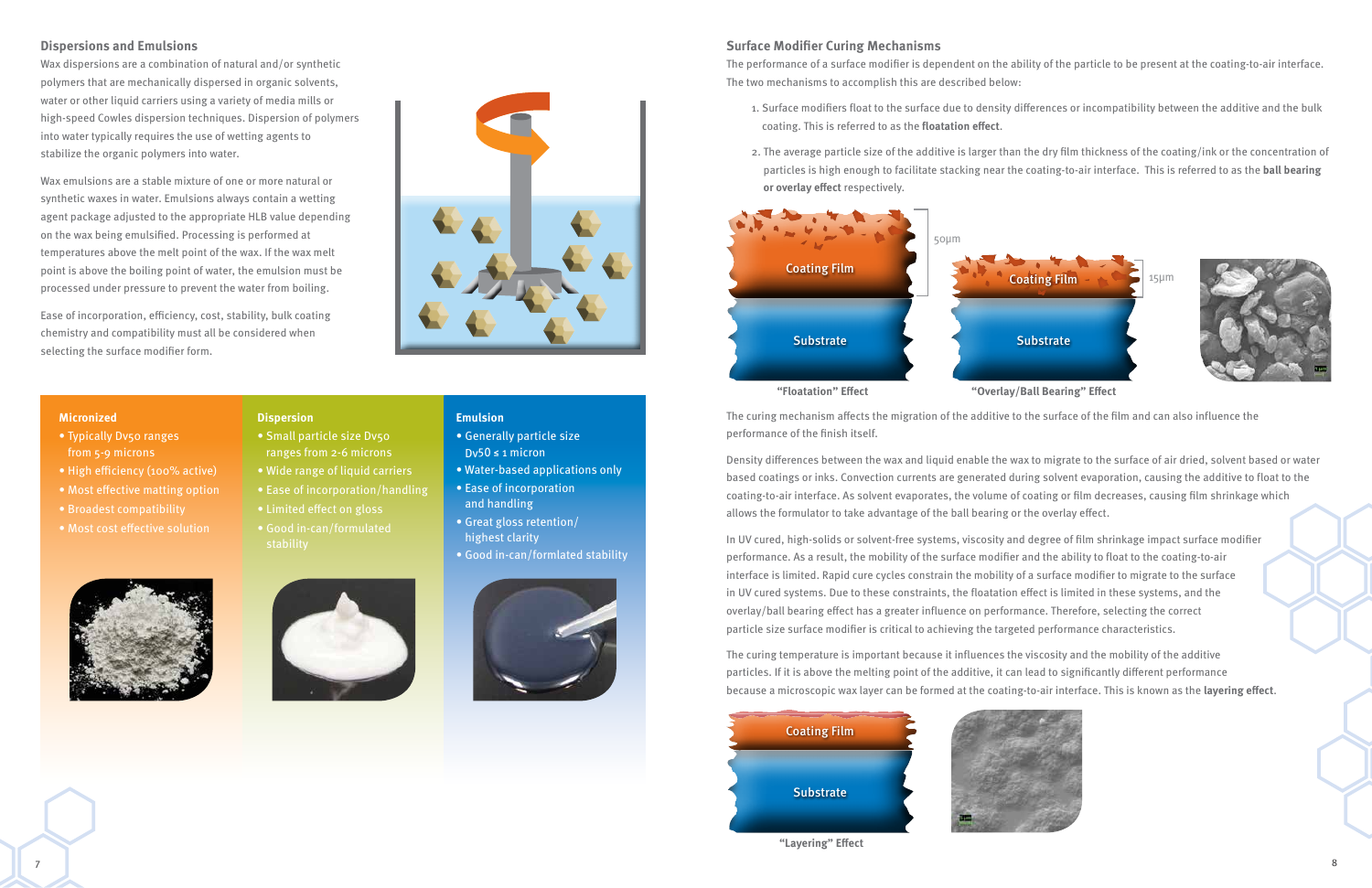#### **Incorporation**

Micronized waxes can be easily dispersed using mixers or dissolvers. Formulation variables such as viscosity, solvent package, resin type, selection of dispersant and pigment surface treatment can influence the ease of incorporation. Processing temperatures should be maintained below  $40^{\circ}$ C to prevent particle swelling in solvent based systems.

Dispersed and emulsified surface modifiers can be easily incorporated into inks and coatings using low speed mixers. Occasionally, high-speed mixing is required. Caution should be taken if using high-speed mixing to avoid foam generation and overgrinding.

Surface modifiers are stable under standard conditions  $(5-40^{\circ}C)$ . Product data sheets should always be referenced for specific storage recommendations. It is important to protect wax preparations from extreme temperature conditions such as frost and high heat. Solvent based dispersions should not be stored above 40°C to prevent swelling and viscosity drift. Aqueous dispersions should be protected from freezing.



A pre-dispersion of micronized wax can be prepared to simplify incorporation into coatings or inks. As a guide, 15-30% micronized wax could be pre-dispersed in a blend of resin and solvent consistent with the ratios in the coating. Pre-dispersion of micronized wax into an aqueous system will require the use of wetting agents. Temperature control is important in solvent based systems to prevent particle swelling and viscosity drift.

#### **Addition Rate**

Typically, surface modifiers are used between 1-5% to achieve targeted performance properties.

#### **Storage**

Aquaslip™ ● Lanco™ Lanco™ Glidd PowderAdd™ Liquilube™ Liquitron<sup>™</sup> ● Pinnacle™

## **Silica**

Lanco<sup>™</sup> Liquimatt ● ○ Lanco<sup>™</sup> Matt ● ●

Lanco<sup>™</sup> ● ● Lanco<sup>™</sup> Glidd● ● PowderAdd™ Duotron<sup>™</sup> Fluotron™ Pinnacle™

PowderAdd™ Liquilube<sup>™</sup> Pinnacle<sup>™</sup>

> Aquaslip<sup>™</sup>○○ Lanco<sup>™</sup> O **O** Lanco<sup>™</sup> Glidd O PowderAdd™ Liquilube™

### **HANDLING GUIDELINES**

#### **Food Grade Applications**

Many surface modifiers comply with FDA regulation 21 CFR § 175.300, 175.105, 176.170 and 176.180 in addition to other food content regulations. Additional regulatory compliance information on Swiss Annex, Nestle, EU 10/2011 and other regional food compliance requirements can be obtained from the product manufacturer.

Depending on the application, Lubrizol offers a variety of micronized and liquid wax preparations.

#### **Dry Powders**

Lanco™ and Pinnacle™ micronized waxes suitable for water-based, solvent-based and UV systems. Lanco™ Matt micronized wax treated silica matting agents suitable for water-based, solvent-based and UV systems. PowderAdd™ micronized waxes designed especially for use in powder coatings.

#### **Liquid Preparations**

Lanco™ Glidd, Liquitron ™ wax dispersions available for water-based, solvent-based and UV systems. Lanco™ LiquiMatt matting dispersions offered for solvent and water-based systems. Fluotron™ and Duotron™ wax dispersions based on pure PTFE or PE/PTFE suitable for water-based systems. Aquaslip™ and Liquilube™ wax emulsions for water-based systems.

## **PRODUCT LINES FOR PAINTS, COATINGS AND INKS**

### Polyethylene

### PTFE



- 
- 
- 
- 
- 

## Amide Lanco™

### Polypropylene